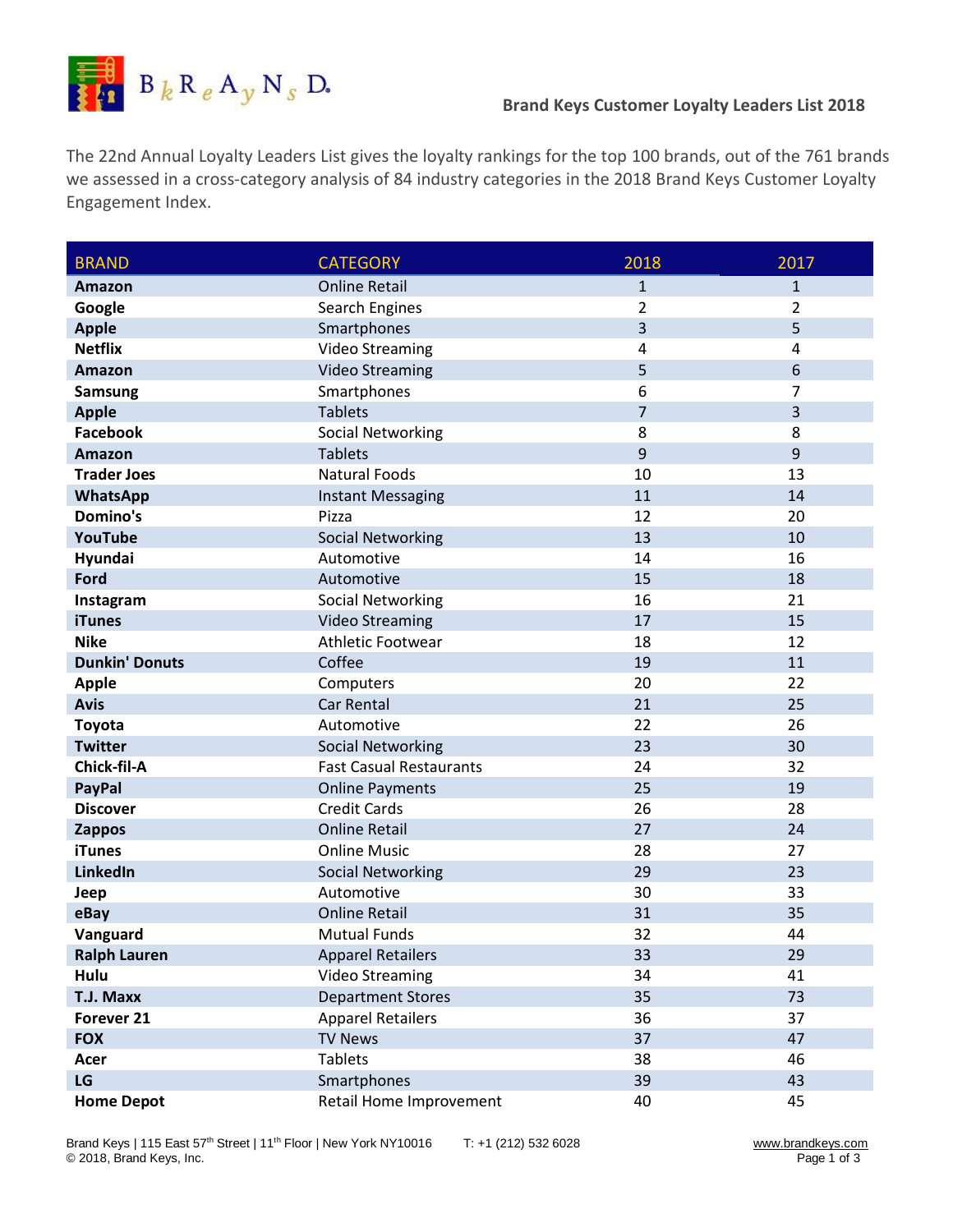

| <b>HBO GO</b>            | <b>Video Streaming</b>         | 41 | 34  |
|--------------------------|--------------------------------|----|-----|
| <b>Google Wallet</b>     | <b>Online Payments</b>         | 42 | 42  |
| Sephora                  | Cosmetics                      | 43 | 40  |
| <b>New Balance</b>       | <b>Athletic Footwear</b>       | 44 | 53  |
| <b>MSNBC</b>             | <b>Cable News</b>              | 45 | 58  |
| <b>AT&amp;T Wireless</b> | <b>Wireless Providers</b>      | 46 | 55  |
| <b>Whole Foods</b>       | <b>Natural Foods</b>           | 47 | 54  |
| <b>Uber</b>              | Rideshare                      | 48 | 36  |
| <b>Grey Goose</b>        | Vodka                          | 49 | 38  |
| Panera                   | <b>Fast Casual Restaurants</b> | 50 | 52  |
| <b>JPMorgan Chase</b>    | <b>Banks</b>                   | 51 | 68  |
| Haagen-Daz               | Ice Cream                      | 52 | 56  |
| <b>Samsung</b>           | Computers                      | 53 | 59  |
| <b>Jack Daniels</b>      | Whiskey                        | 54 | 57  |
| <b>American Express</b>  | <b>Credit Cards</b>            | 55 | 60  |
| <b>Old Navy</b>          | <b>Apparel Retailers</b>       | 56 | 70  |
| Zara                     | <b>Apparel Retailers</b>       | 57 | 89  |
| <b>Under Armour</b>      | <b>Athletic Footwear</b>       | 58 | 51  |
| <b>Verizon</b>           | <b>Wireless Providers</b>      | 59 | 67  |
| Lancôme                  | <b>Luxury Cosmetics</b>        | 60 | 62  |
| Lowe's                   | Retail Home Improvement        | 61 | 66  |
| <b>Microsoft Surface</b> | Computers                      | 62 | 77  |
| <b>Starbucks</b>         | Coffee                         | 63 | 17  |
|                          |                                |    |     |
| <b>5 Guys Burgers</b>    | <b>Fast Casual Restaurants</b> | 64 | 100 |
| <b>USAA</b>              | Insurance                      | 65 | 64  |
| <b>Costco</b>            | Price Clubs                    | 66 | 78  |
| <b>Estee Lauder</b>      | <b>Luxury Cosmetics</b>        | 67 | 76  |
| <b>Kia</b>               | Automotive                     | 68 | 75  |
| <b>Ketel One</b>         | Vodka                          | 69 | 63  |
| Papa John's              | Pizza                          | 70 | 50  |
| <b>Nissan</b>            | Automotive                     | 71 | 90  |
| <b>Bose</b>              | Headphones                     | 72 | 72  |
| <b>Subaru</b>            | Automotive                     | 73 | 49  |
| Tito's                   | Vodka                          | 74 | 80  |
| <b>iMessage</b>          | <b>Instant Messaging</b>       | 75 | 93  |
| <b>Smirnoff</b>          | Vodka                          | 76 | 84  |
| Lyft                     | Rideshare                      | 77 | 95  |
| Sam's Club               | <b>Price Clubs</b>             | 78 | 82  |
| <b>Grand Theft Auto</b>  | <b>Major League Gaming</b>     | 79 | 69  |
| Zubrowka                 | Vodka                          | 80 | 74  |
| <b>MAC</b>               | Cosmetics                      | 81 | 39  |
| <b>Chevrolet</b>         | Automotive                     | 82 | 83  |
| <b>Shake Shack</b>       | <b>Fast Casual Restaurants</b> | 83 | 99  |
| <b>GEICO</b>             | Insurance                      | 84 | 88  |
| <b>Call of Duty</b>      | <b>Major League Gaming</b>     | 85 | 48  |